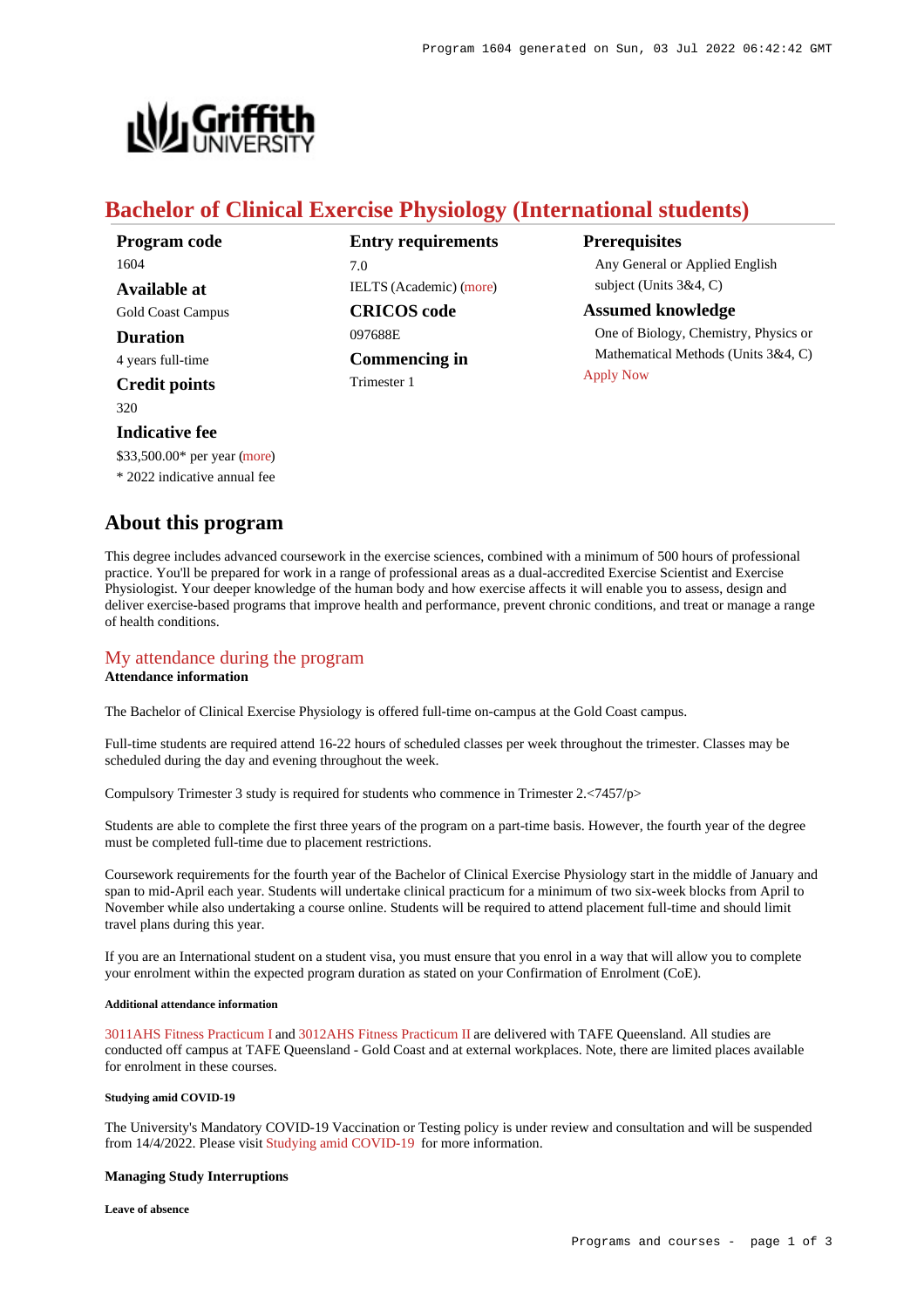Students will require approval from the Program Director, Bachelor of Clinical Exercise Physiology or nominee to take a leave of absence. Students will be permitted to take leave of absence for a maximum period of two trimesters only.

#### **Readmission**

A student who has discontinued enrolment in the Bachelor of Clinical Exercise Physiology program and who is not on an approved leave of absence is required to seek approval for readmission to the program from the Program Director, Bachelor of Clinical Exercise Physiology or nominee. Readmission to the Bachelor of Clinical Exercise Physiology program is not guaranteed and subject to the availability of clinical placements.

### **Work-integrated learning**

Work-integrated learning activities (professional placements) integrate theoretical learning with its application in the workplace. The inclusion of work-integrated learning activities in the degree program demonstrates Griffith's commitment to preparing its graduates for success in their working life, while meeting Exercise and Sports Science Australia (ESSA) accreditation requirements.

In this program students will spend time in the work/professional environment undertaking placements at various locations throughout Australia. Placements may be outside of the Brisbane metropolitan/Gold Coast area including New South Wales, interstate or overseas. Total work placement (hours): 500.

# [My career opportunities](https://www148.griffith.edu.au/programs-courses/Program/1604/Overview/International#opportunities)

### **My career opportunities**

Students who graduate from this program will be prepared to work in the fields of Exercise Science and Exercise Physiology.

Exercise Scientists can gain employment in the fields of: community recreation, fitness or sports; clinical measurements in the field of cardiac; respiratory and sleep medicine; rehabilitation, sports or recreation management; strength and conditioning; or occupational health and safety.

Accredited Exercise Physiologists are allied health professionals equipped with the knowledge, skills and competencies to design, deliver and evaluate safe and effective exercise interventions for people with acute, sub-acute or chronic medical conditions, injuries or disabilities. Pathology domains covered by the services of Accredited Exercise Physiologists include cardiovascular, metabolic, neurological, musculoskeletal, cancers, kidney, respiratory/pulmonary and mental health, and any other conditions for which there is evidence that exercise can improve the client's clinical status.

### [Program accreditation](https://www148.griffith.edu.au/programs-courses/Program/1604/Overview/International#accreditation)

### **Program accreditation**

The Bachelor of Clinical Exercise Physiology is accredited by Exercise and Sports Science Australia (ESSA).

# [Professional recognition](https://www148.griffith.edu.au/programs-courses/Program/1604/Overview/International#recognition)

### **Professional recognition**

Upon successful completion of the Bachelor of Clinical Exercise Physiology, graduates will be eligible to apply through Exercise and Sports Science Australia (ESSA) for accreditation as an Exercise Scientist and Exercise Physiologist.

Graduates have two years (following completion of their studies) to submit their application to [Exercise and Sports Science](https://www.essa.org.au/) [Australia \(ESSA\)](https://www.essa.org.au/) for accreditation.

### [Placement requirements](https://www148.griffith.edu.au/programs-courses/Program/1604/Overview/International#placement)

### **Professional Practice requirements**

There are placements associated with this program and before undertaking professional experience placements, all students in this program are required to have completed the following by the end of their first trimester of study:

- Vaccinations and Health Tests
- Licenses and Certificates
- Online Training
- Health Placement Requirements

Students should refer to the **checklist of professional practice requirements for their Health discipline** on the [Fit for](https://www.griffith.edu.au/griffith-health/fit-for-professional-practice) [Professional Practice website](https://www.griffith.edu.au/griffith-health/fit-for-professional-practice) for full details of the requirements regarding professional placement to ensure that they meet eligibility for placement.

### [Pathways to further study](https://www148.griffith.edu.au/programs-courses/Program/1604/Overview/International#pathways)

### **Pathways to further study**

Graduates of this program may be eligible to apply for [Graduate Diploma of Health Research \(4161\)](https://www148.griffith.edu.au/Search/Results?SearchText=4161) and the [Master of Medical](https://www148.griffith.edu.au/Search/Results?SearchText=5626)